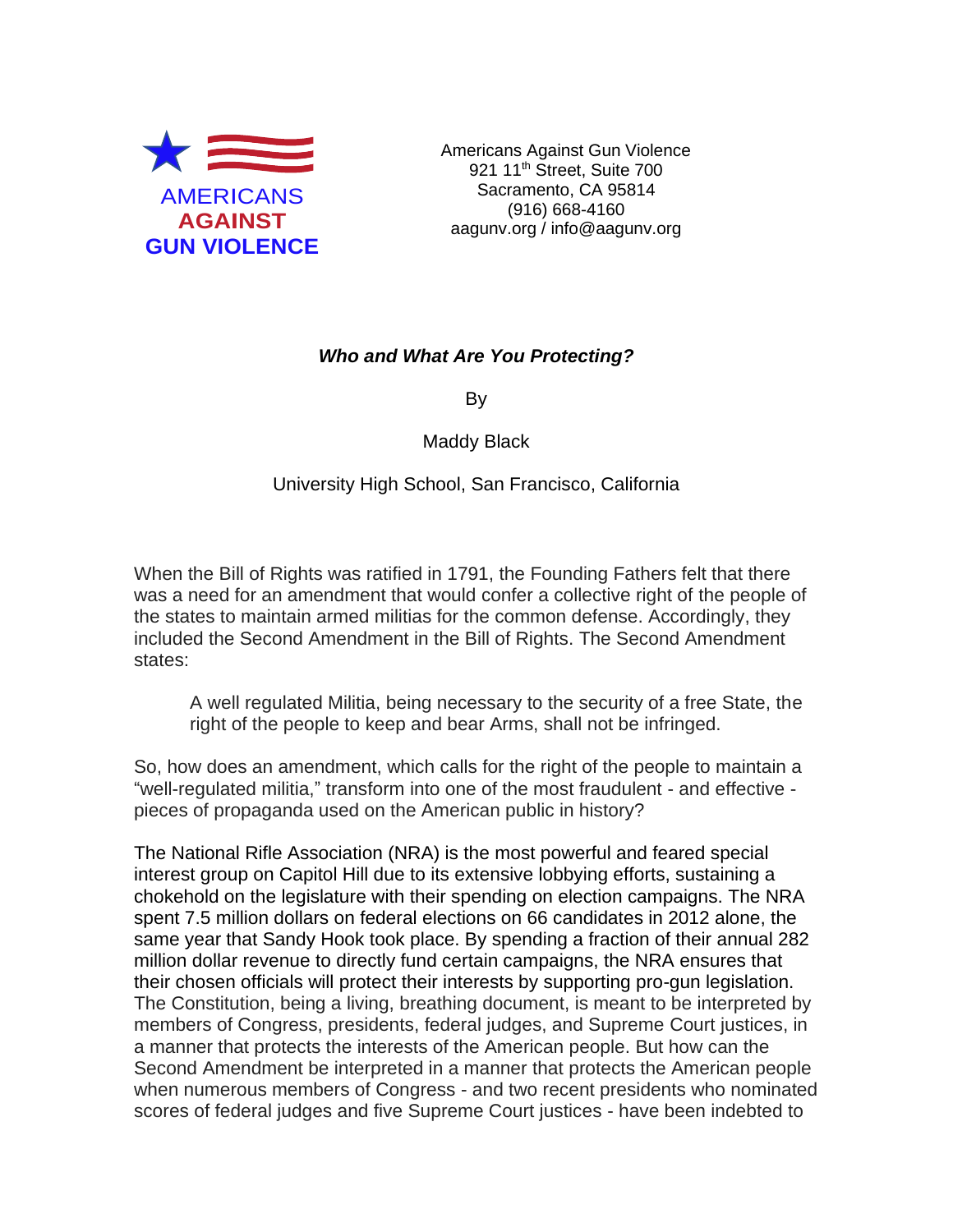the NRA, an organization that manipulates the words of the Second Amendment to fit its own interests by quoting only the second half of the Amendment as if the full Amendment read, "...the right of the people to keep and bear arms shall not be infringed?"

The NRA also spends extensive amounts of money on advertisements to the American public. By preying upon the fear or alleged "patriotism" of citizens in its advertisements, the NRA manipulates Americans into believing that the NRA is protecting their "individual rights." After the tragic shooting at Marjory Stoneman Douglas High School in Parkland, Florida on February 14th, 2018, the NRA drastically increased its spending on advertisements, especially on social media. Their media presence increased so rapidly and indiscriminately that their ads were showing up on YouTube videos meant for young kids. Before the Parkland shooting, the NRA was spending \$11,300 a day on digital ads; this total skyrocketed to \$47,300 just three weeks after. The NRA needed to re-convince the American public that guns were necessary to their safety and freedom after the tragedy of Parkland, and they succeeded. After Parkland, the NRA jumped from 3 million members to almost 5 million members. The NRA has convinced its members through calculated propaganda that any form of gun control is an attack on the "individual rights" of citizens.

The NRA is protecting its own income and the profits of the related gun industry. But who is protecting the lives of our country's children who are being killed by guns at a rate that is 12 times higher than the rate in other high income democratic countries? And who is protecting the lives of our country's high school age youth who are being murdered with guns at a rate that is 82 times higher? What elected officials spoke out against the fraudulent misrepresentation of the Second Amendment by the gun lobby and advocated the adoption of stringent gun control laws comparable to the laws in other high income democratic countries after the Sandy Hook massacre? After the Parkland massacre? Or after the CDC reported that since 2019, gunshot wounds have become the leading cause of death in US children and youth from the ages of 1-19?

The Second Amendment has been hijacked and manipulated by special interest groups to the extent that it is almost unrecognizable from the original amendment. The American people, including American children and youth, are the victims of this fraud, which places the economic interests of the U.S. gun lobby and the associated gun industry as a higher priority than even the lives of first grade children.

Who and what should we be protecting?